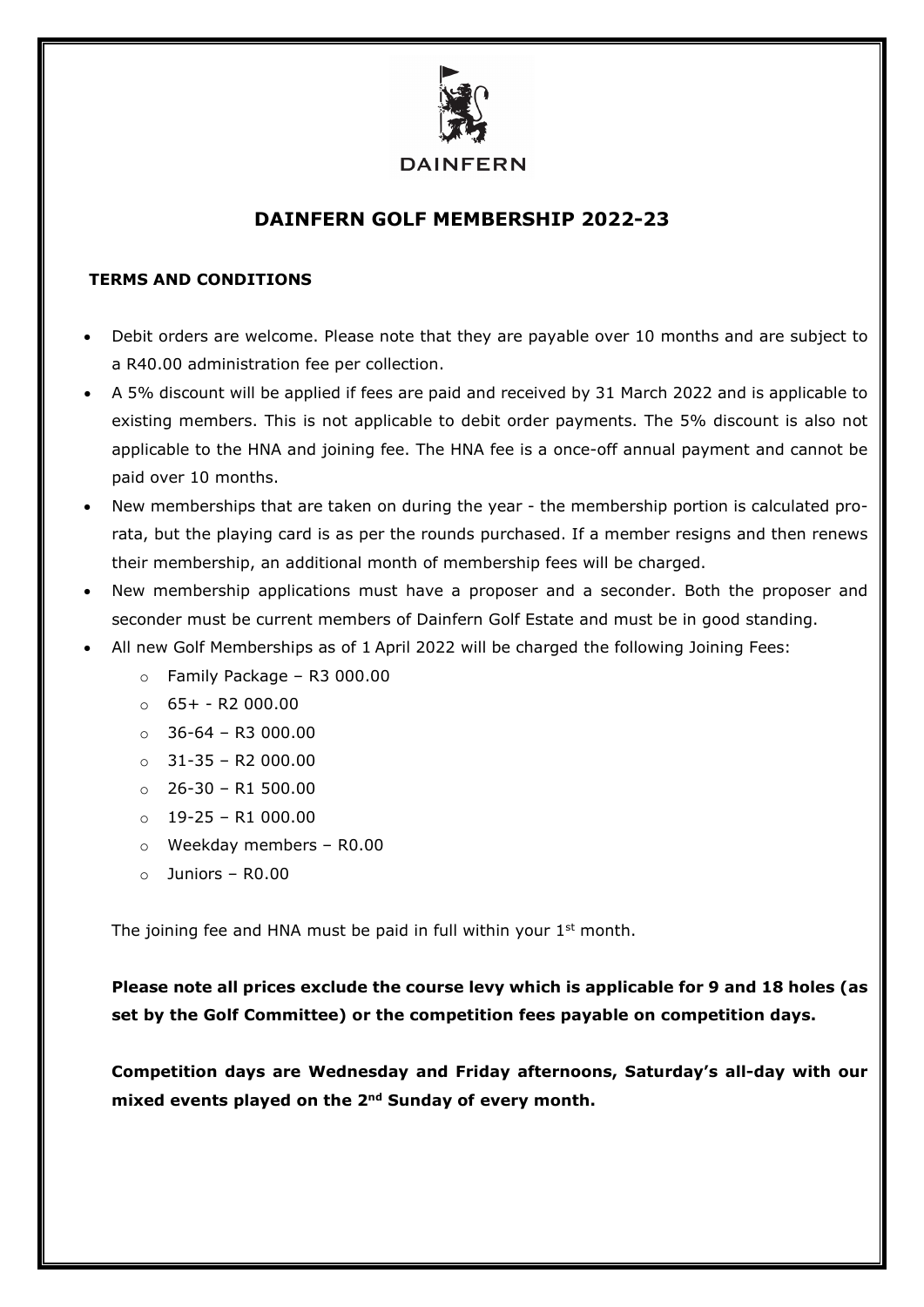

# **DAINFERN**

## **FULL GOLF MEMBERSHIP**

• Seniors from 60 years of age (as of 1 April) receive a 15% discount

#### **WEEKDAY GOLF MEMBERSHIP**

• Seniors from 60 years of age (as of 1 April) receive a 15% discount

#### **PLAYING CARDS**

- Rounds paid for but not used do not roll over to the new financial year
- Seniors discount is applicable on the playing cards
- Weekday playing cards apply from Tuesday to Friday
- All playing cards include public holidays

# **FAMILY MEMBERSHIP PACKAGE**

- Applicable to husband and wife and includes unlimited playing cards
- Children 18 and under fall into the Junior membership categories, as per the schedule attached

## **COUNTRY MEMBERSHIP**

- Limited to 12 games per annum at members rates, after which full visitor fees will apply (weekday and weekend)
- Must reside outside 100 km of Dainfern Golf Estate
- Once-off HNA and Affiliation fees are applicable
- Cannot play any league for the Club
- Cannot play in any Club Major events
- Full visitor fees are applicable for your guests (weekday and weekend)

# **JUNIOR MEMBERSHIP**

- May not book for peak periods until 2 days prior
- Membership fee includes green fees for off-peak golf but excludes the compulsory course levy or competition fees
- Junior members will pay full junior member rates during peak times, if available

# **MEMBER GUESTS**

• Are limited to a maximum of one guest in peak periods. This is at the discretion of the Golf Director.